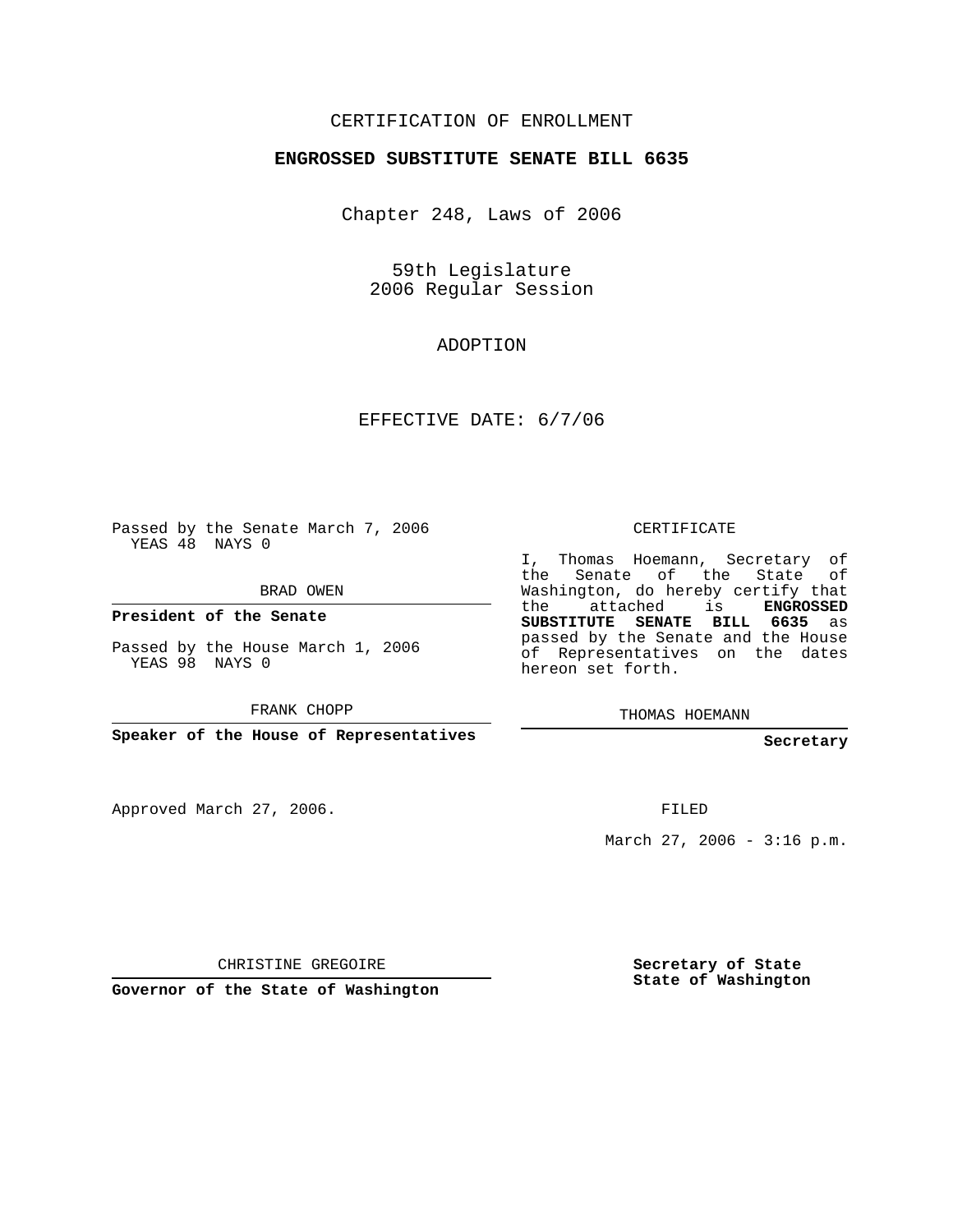# **ENGROSSED SUBSTITUTE SENATE BILL 6635** \_\_\_\_\_\_\_\_\_\_\_\_\_\_\_\_\_\_\_\_\_\_\_\_\_\_\_\_\_\_\_\_\_\_\_\_\_\_\_\_\_\_\_\_\_

\_\_\_\_\_\_\_\_\_\_\_\_\_\_\_\_\_\_\_\_\_\_\_\_\_\_\_\_\_\_\_\_\_\_\_\_\_\_\_\_\_\_\_\_\_

AS AMENDED BY THE HOUSE

Passed Legislature - 2006 Regular Session

### **State of Washington 59th Legislature 2006 Regular Session**

**By** Senate Committee on Human Services & Corrections (originally sponsored by Senators Franklin, Benton, Zarelli, Stevens, Honeyford and Rasmussen)

READ FIRST TIME 02/03/06.

 AN ACT Relating to adoption; amending RCW 26.33.045 and 26.33.400; creating new sections; and repealing RCW 26.33.410.

BE IT ENACTED BY THE LEGISLATURE OF THE STATE OF WASHINGTON:

 **Sec. 1.** RCW 26.33.045 and 1995 c 270 s 8 are each amended to read as follows:

 (1) An adoption shall not be delayed or denied on the basis of the race, color, or national origin of the adoptive parent or the child involved. However, when the department or an agency considers whether a placement option is in a child's best interests, the department or agency may consider the cultural, ethnic, or racial background of the child and the capacity of prospective adoptive parents to meet the needs of a child of this background. This provision shall not apply to or affect the application of the Indian Child Welfare Act of 1978, 25 U.S.C. Sec. 1901 et seq.

 (2) The department shall create standardized training to be provided to all department employees involved in the placement of a child to assure compliance with Title IV of the civil rights act of 1964 and the multiethnic placement act of 1994, as amended by the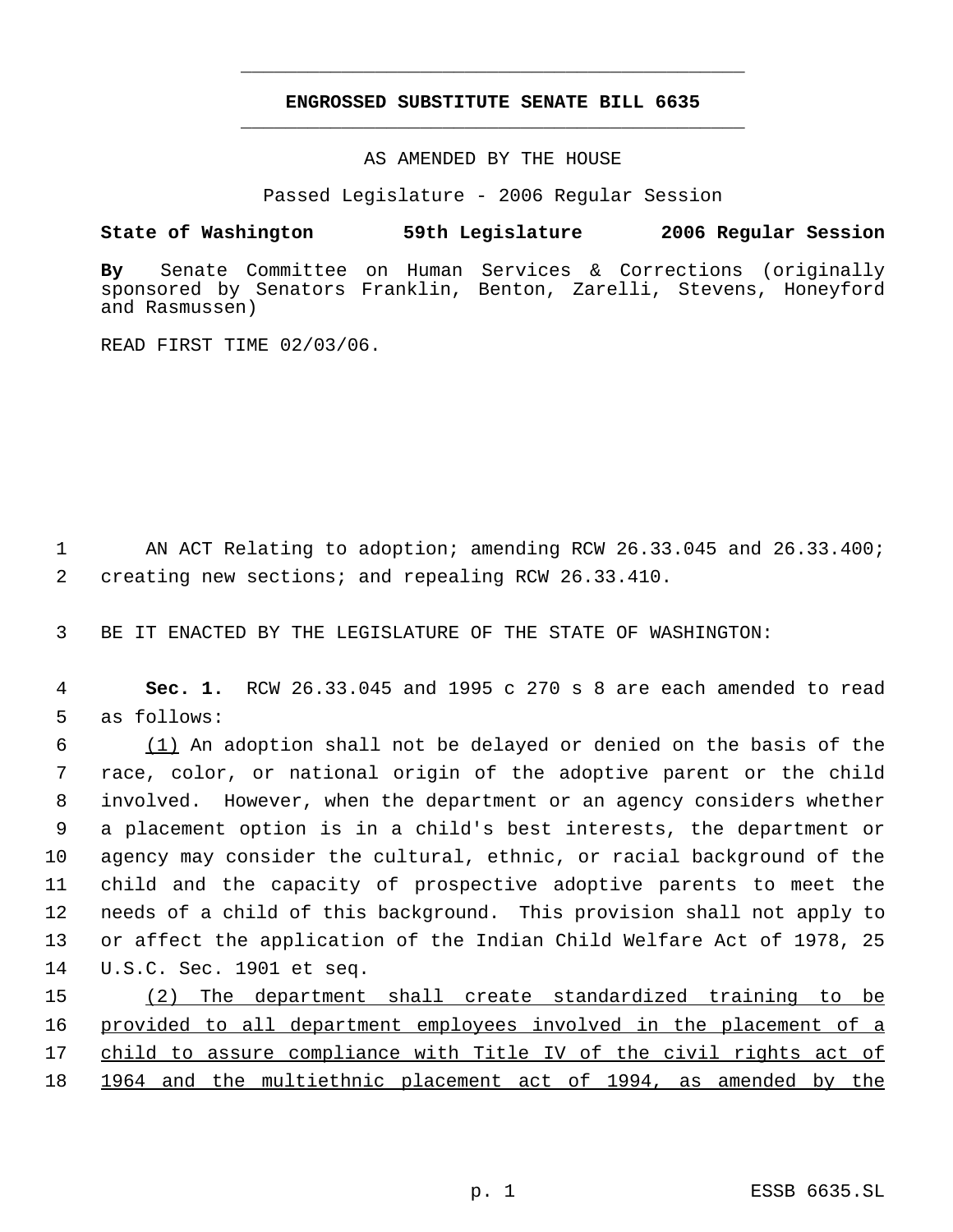interethnic adoption provisions of the small business job protection

2 act of 1996. Such training shall be open to agency employees.

 NEW SECTION. **Sec. 2.** The department of health, in cooperation with the department of social and health services, shall recommend a process for the efficient collection, compilation, and annual publication of adoption statistical data, including data regarding fees, costs, and expenses paid by adoptive families. In developing recommendations, the department of health and the department of social and health services shall consider current processes and requirements for adoption data collection and reporting. The department of health shall report to the legislature not later than October 1, 2006, regarding its recommendations.

 NEW SECTION. **Sec. 3.** The department of social and health services shall, in consultation with adoption advocates, representatives of adoption agencies, adoption attorneys, child-placing agencies, birth and adoptive parents and adapters, federally recognized tribes, and representatives of the superior court judges:

 (1) Review the fees associated with children adopted out of the foster care system who are dependents of the state of Washington. The review shall include a determination of whether fees or any other factors are barriers to adoptions of children out of the foster care system; and

 (2) Study accreditation standards developed for adoption agencies, including the standards developed by the council on accreditation for children and family services. The department shall brief the legislature by January 1, 2007, on recommendations related to accreditation standards and reducing any barriers that may exist pertaining to the adoption of children who are dependents of the state of Washington.

 **Sec. 4.** RCW 26.33.400 and 1991 c 136 s 6 are each amended to read as follows:

 (1) Unless the context clearly requires otherwise, "advertisement" means communication by newspaper, radio, television, handbills, placards or other print, broadcast, or the electronic medium. This definition applies throughout this section.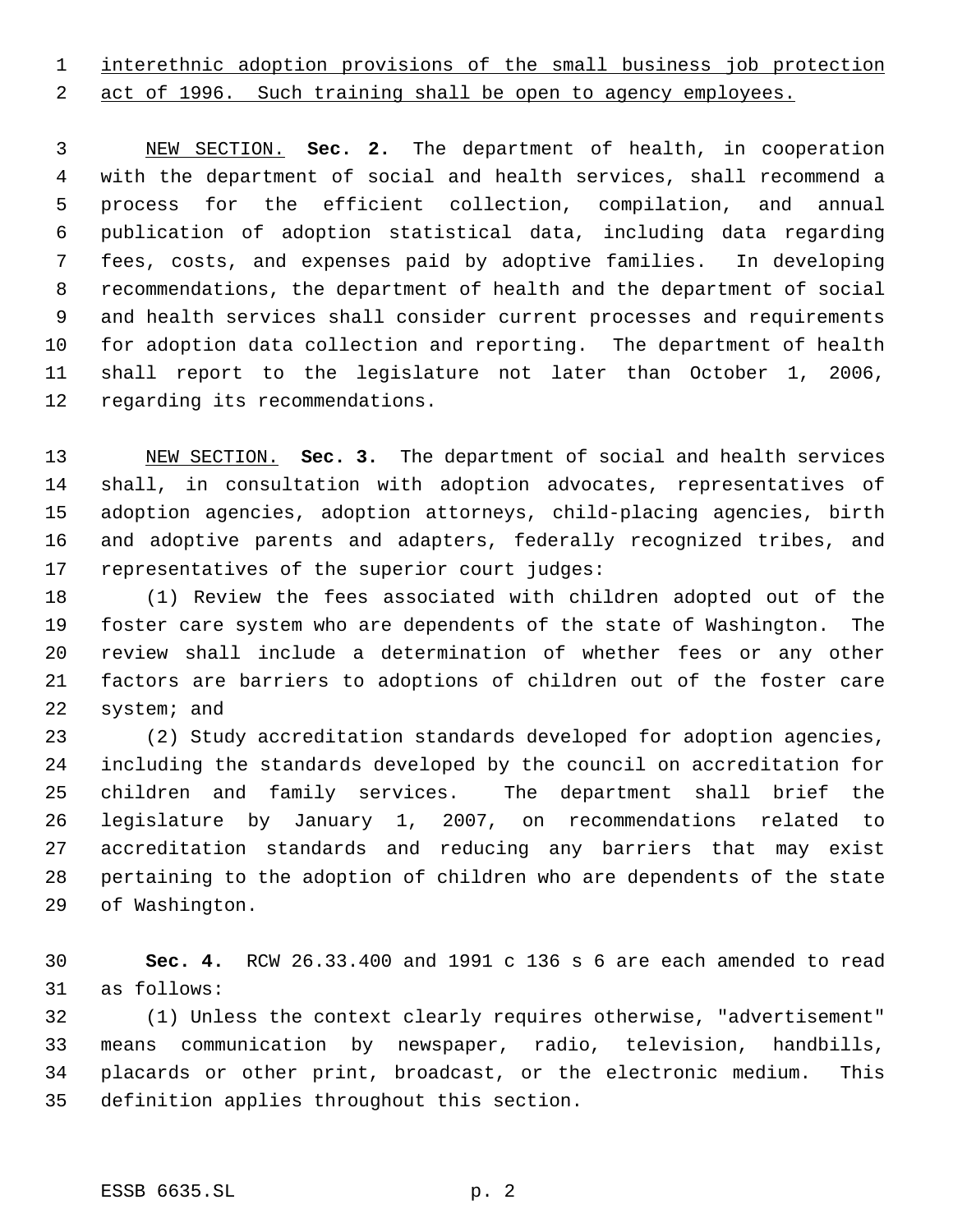(2) No person or entity shall cause to be published for circulation, or broadcast on a radio or television station, within the geographic borders of this state, an advertisement of a child or children offered or wanted for adoption, or shall hold himself or herself out through such advertisement as having the ability to place, locate, dispose, or receive a child or children for adoption unless such person or entity is:

 (a) A duly authorized agent, contractee, or employee of the department or a children's agency or institution licensed by the department to care for and place children;

 (b) A person who has a completed preplacement report as set forth in RCW 26.33.190 (1) and (2) or chapter 26.34 RCW with a favorable recommendation as to the fitness of the person to be an adoptive parent, or such person's duly authorized uncompensated agent, or such person's attorney who is licensed to practice in the state. Verification of compliance with the requirements of this section shall consist of a written declaration by the person or entity who prepared the preplacement report.

 Nothing in this section prohibits an attorney licensed to practice in Washington state from advertising his or her availability to practice or provide services related to the adoption of children.

 (3)(a) A violation of subsection (2) of this section is a matter 23 affecting the public interest ((for the purpose of applying chapter 19.86 RCW. A violation of subsection (2) of this section is not reasonable in relation to the development and preservation of business. 26 A violation of subsection (2) of this section)) and constitutes an unfair or deceptive act or practice in trade or commerce for the purpose of applying chapter 19.86 RCW.

 (b) The attorney general may bring an action in the name of the state against any person violating the provisions of this section in accordance with the provisions of RCW 19.86.080.

 (c) Nothing in this section applies to any radio or television 33 station or any publisher, printer, or distributor of any newspaper, magazine, billboard, or other advertising medium which accepts advertising in good faith without knowledge of its violation of any provision of this section after an attempt to verify the advertising is 37 in compliance with this section.